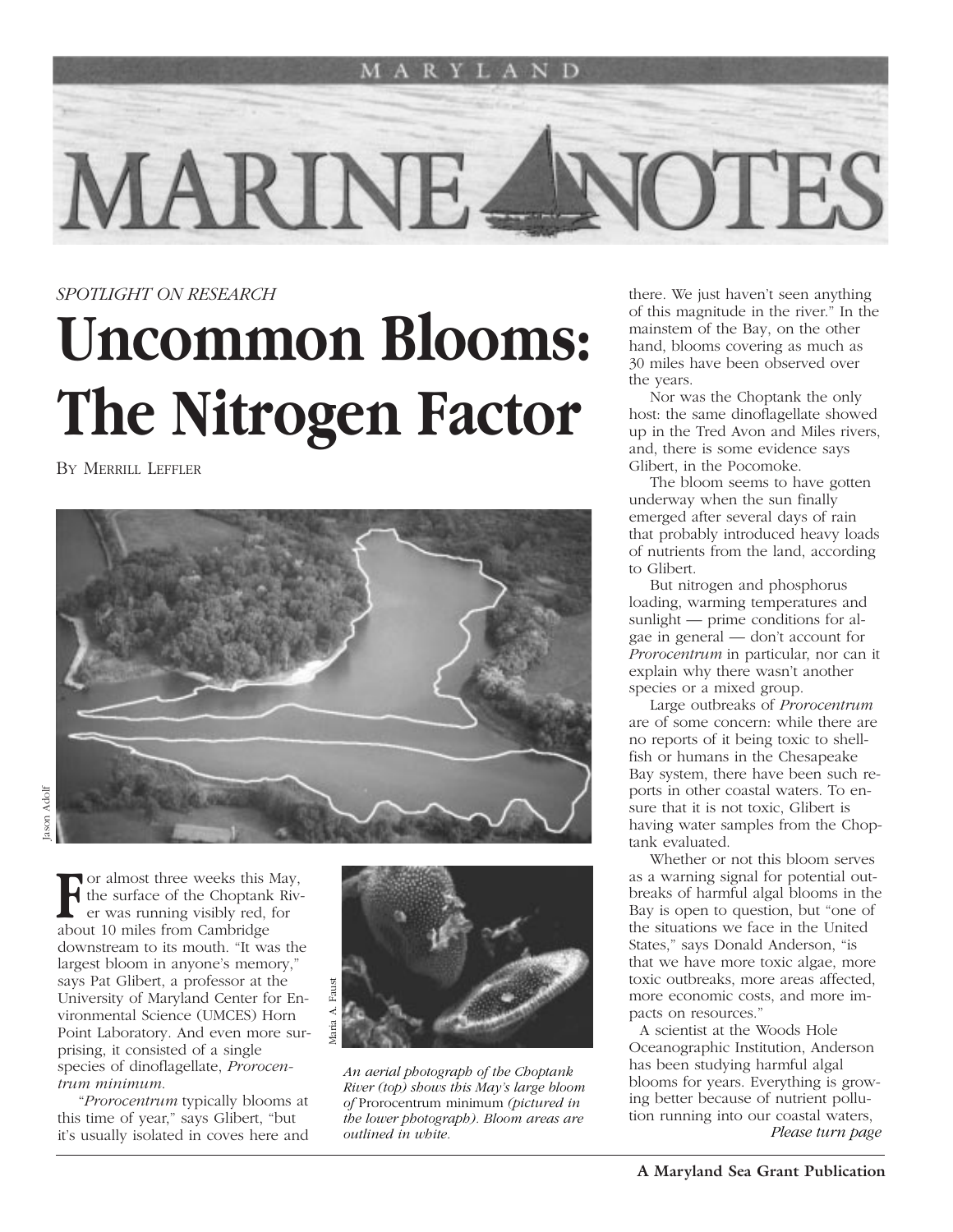### **Blooms, continued**

he says. "It is like fertilizing your lawn, but just as you get more grass, you also get more dandelions and more crab grass."

But why more harmful algal blooms? Glibert, together with other scientists — Sybil Seitzinger at Rutgers and Deborah Bronk at the University of Georgia — has strong suspicions that explanations are to be found in the kind of nitrogen present in the water.

By way of analogy, Glibert says, "when you use fertilizers in your garden, you use different formulations of phosphorus, nitrogen and other compounds, depending on whether you're growing grass, tomatoes or roses. While we have a good understanding of how these combinations affect gardens," she adds, "we have very limited knowledge about what we're selecting for in coastal waters like the Chesapeake. That's because there are different forms of nitrogen entering the Bay, and we don't understand their dynamic relationships with algal species."

#### **Nitrogen in the Bay**

The issue is not an academic one — in the long run, understanding how different forms of nitrogen are related to the growth of particular algal species could be critical if we are to successfully restore the Bay's degraded water quality and sustain the production of fish and shellfish.

Nutrient control, after all, has been the keystone goal of the Chesapeake Bay Program since 1987 — a 40-percent reduction is the mantra. According to Bay researchers and their increasingly sophisticated computer modeling, a 40-percent reduction from 1985 levels is the minimum necessary to keep oxygen levels in large stretches of the Bay from bottoming out at or near zero, to bring back underwater grasses, and to revive benthic habitats in the deeper waters.

While there has been measurable success in reducing the loading of total nitrogen and phosphorus compounds to the Bay over this last decade, from point sources such as



### **Everything is growing better because of nutrient pollution running into our coastal waters.**

waste treatment plants especially, there has been less success in stemming flow from diffuse sources such as agricultural and urban runoff. Glibert and her colleagues Seitzinger and Bronk have been speculating that the form of nitrogen in that runoff could have important consequences: different compounds of nitrogen — along with other available nutrients, temperature, salinity, light, oxygen concentrations and compounds such as metals — can determine which species of algae will grow.

A dominant nitrogen compound that comes off the land in fertilizer and stormwater runoff and in treated sewage discharges is nitrate, an inorganic form (inorganic because it lacks a carbon molecule). Nitrate is a natural product of microbial processes, part of the complex nitrogen cycle that first oxidizes ammonia to nitrite and then from nitrite to nitrate. Nitrate is also manufactured chemically for use in fertilizers. We know that algae readily take up nitrate, says Glibert. "We can measure it easily and we have a good deal of understanding about the dynamics."

*In this experimental set-up, water samples taken from the Choptank River contain* Prorocentrum minimum *in cell concentrations of 100,000 per milliliter, compared to normal Bay concentrations of 100 cells per milliliter.* 

Though researchers have been studying the uptake of dissolved organic nitrogen by algae for some years, that understanding is still limited, in part because it is more complicated to measure, says Glibert.

Organic nitrogen compounds they include urea, amino acids and other complex molecules — can make up a large percentage of the total nitrogen arriving in coastal waters. Urea, for instance, is frequently used in lawn fertilizers, golf courses, and as a de-icer on roads and airport runways; there are also indicators that farmers are replacing nitrates with urea as fertilizer for some crops because of its slow release properties.

Seitzinger estimates that stormwater runoff may be composed of 30 to 60 percent organic nitrogen. For sewage treatment plants, the numbers range from 15 to 60 percent. In confined animal areas, organic nitrogen could comprise 60 to 90 percent of total nitrogen, and rain falling from the sky may have 30 to 70 percent of nitrogen in an organic form.

#### **Algae and Nitrogen**

Unlike their uptake of inorganic nitrate, many algae do not take up organic nitrogen directly — it first has to be recycled into inorganic forms by bacteria and other microbes. But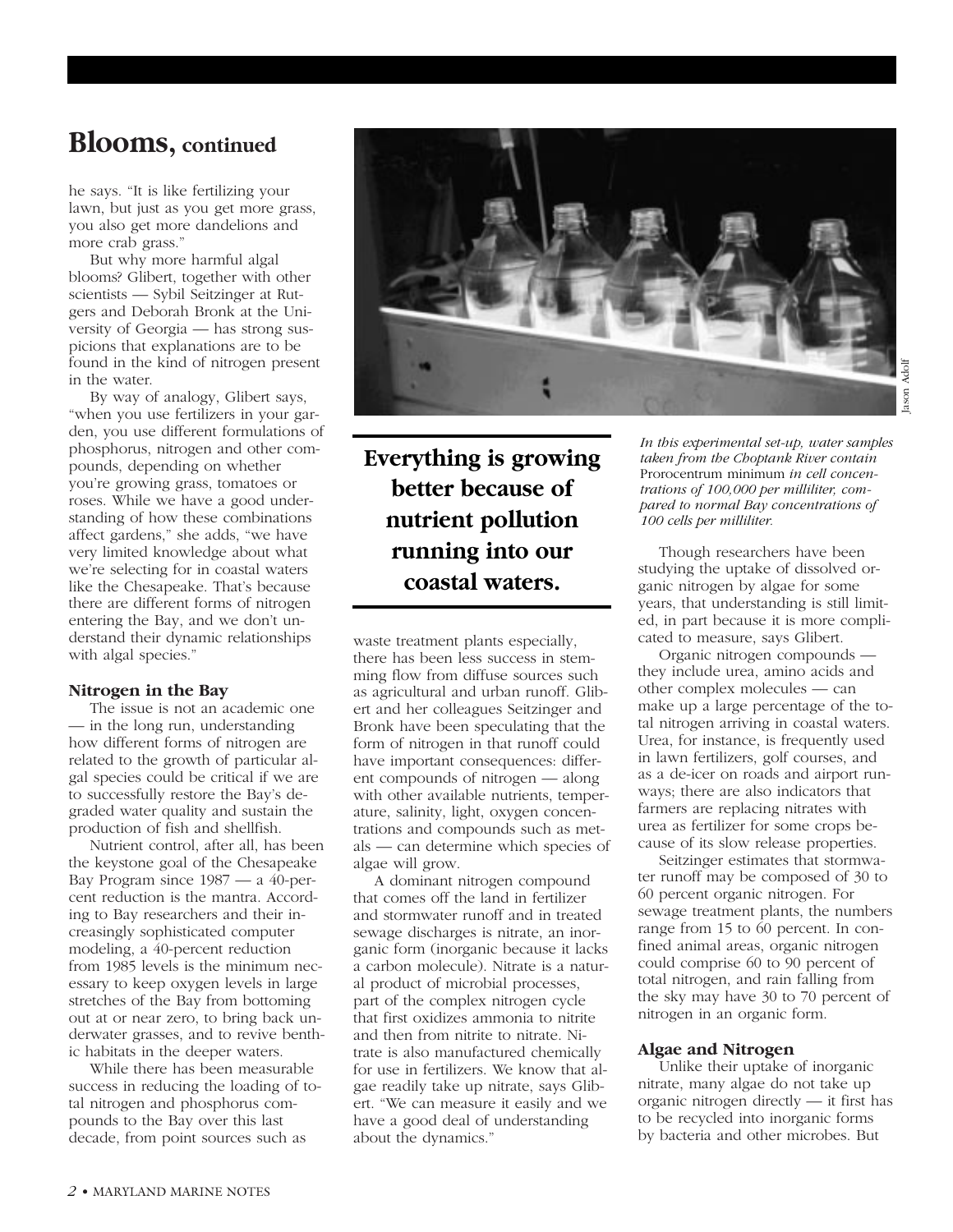according to Glibert, there are algae that do take up organic nitrogen compounds directly. In some instances, these algae may even compete with bacteria for the same compounds. If, for example, inorganic nitrogen such as nitrate is all used up in a particular part of the Bay, then those algal species that are better at taking up organic nitrogen (such as urea) directly could outcompete algal species that cannot, species that have to wait for microbial cycling to supply nitrogen in inorganic forms.

In a study of a golden-brown alga (the chrysophyte *Aureococcus anophagefferens* which has caused massive brown discolorations in coastal waters in the northeastern U.S.), Glibert found that it had a higher affinity for organic nitrogen than inorganic nitrogen. This algal species was able to absorb organic nitrogen through biochemical processes on the surface of its cell, which implies that it could outcompete algal species which lack that capability, as well as bacteria.

It is such reasoning that has led Glibert, Seitzinger and Bronk to hypothesize that an increase in the ratio of dissolved organic to inorganic nitrogen is favoring algal species that are particularly adept at using organic forms.

While organic nitrogen in the form of urea can run off the land directly, it — like inorganic nitrogen — is also the product of microbial recycling. How much urea, for instance, is coming off the land and how much is being recycled? That is an important question, says Robert Magnien of the Maryland Department of Natural Re-

**Different compounds of nitrogen can determine which species of algae will grow.**

*Scientists at the UMCES Horn Point Laboratory are rearing striped bass in ponds that simulate commercial aquaculture operations to study the varying effects of environmental conditions on growth.*

sources. Before answering it, he says, we have to find out how much organic nitrogen is in the ecosystem, what percentage Bay algae use, and how this form of nitrogen influences the development of different kinds of algal species.

"Once you measure the dissolved organic nitrogen, can you ask where it comes from? That's a complex question," Magnien says, "a tough one." If organic forms such as urea are found to be important in controlling the dynamics of algal or bacterial communities, then identifying specific sources becomes very important. "If there's some direct runoff stimulating harmful algae, that might point us to a more refined management approach than just trying to reduce total nitrogen. We might be more concerned," Magnien says, "with a particular fraction of the nutrients."

First, says Magnien, we have to find out if the different forms of nitrogen make a difference, and then we have to track them.

New techniques that Glibert has had a hand in developing have made it possible to better measure the uptake of organic nitrogen. In experiments over the last couple of years, she and Bronk have found that uptake of organic nitrogen by algae was as great as and, she says, "on occasion greater than" uptake of inorganic forms (of nitrate and ammonium). One implication is that increases of organic nitrogen, relative to inorganic, correlate with the outbreak of some algal bloom species that are identified as harmful.

### **Aquaculture: Nitrogen in a Microcosm**

While reports of harmful algal blooms in coastal waters around the world have been increasing, reports are also coming in regularly of fish kills from such blooms in aquaculture ponds. In fact, aquaculture operations where nutrients, algae and fish are held in high concentrations — serve as microcosms of the natural world for researchers like Sea Grant Extension specialist Dan Terlizzi, who is studying algal dynamics in fish ponds.

Even algal species that do not release toxins can lead to problems if blooms are dense enough, says Terlizzi. He points to *Chaetoceros*, a widely distributed group of diatoms common in the Chesapeake and known for having long spines, adding that it "can injure the gills of fish at high bloom densities."

In 1996, aquaculturist Tony Mazzacarro lost about 20,000 hybrid striped bass in his ponds at HyRock Fish Farm in Somerset County on the Eastern Shore; in 1997, he lost 8,000. The deaths were initially attributed to *Pfiesteria piscicida*, the dinoflagellate that has become a household word in the Chesapeake Bay region after fish kills and reports of human impacts from toxins released by *Pfiesteria*. But according to Terlizzi, other algal species were also found in water samples taken from the HyRock ponds, among them *Gymnodinium estuariale* (recently identified as *Gyrodinium galatheanum*), a dinoflagel-

*Continued on page 4*

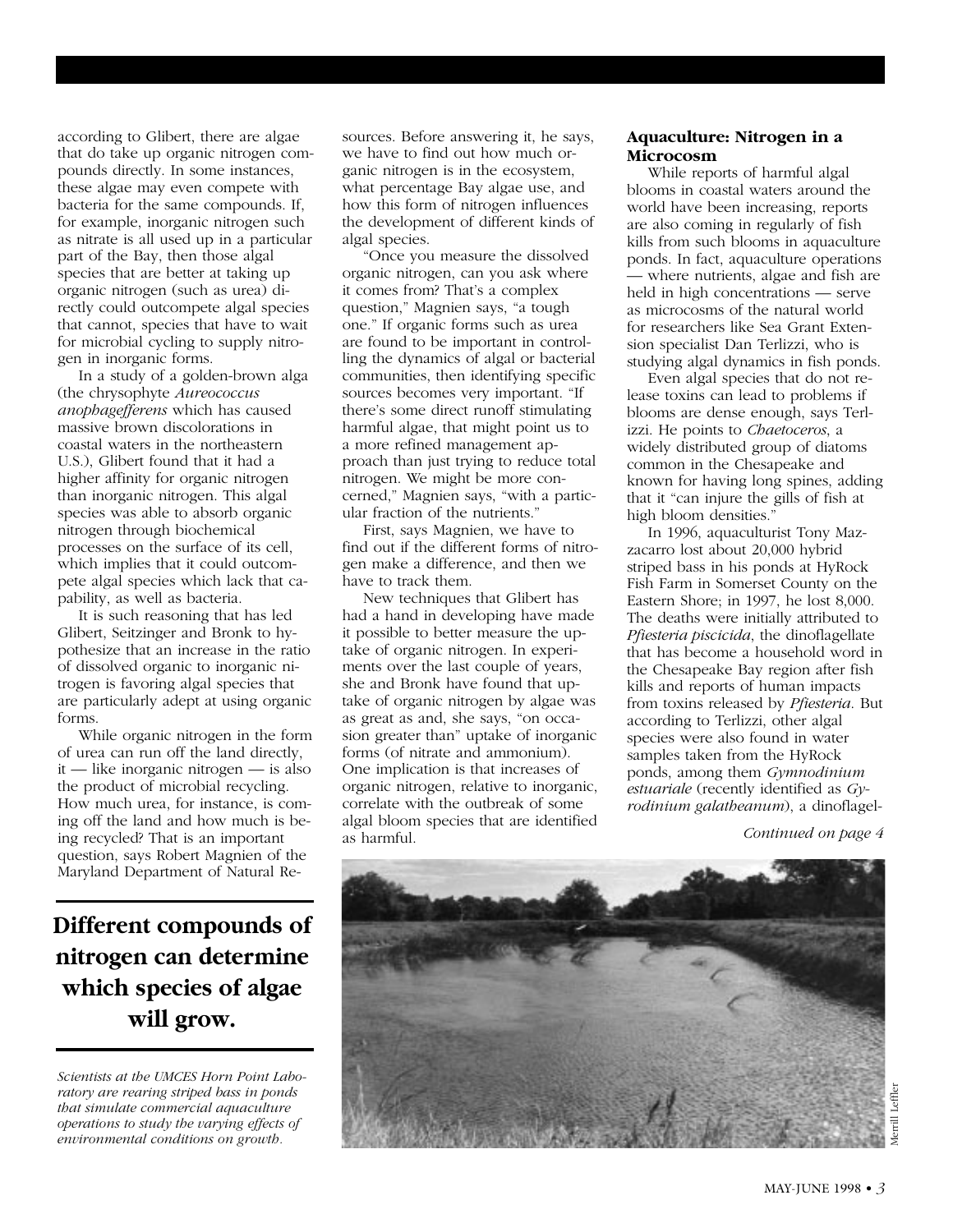# **Blooms, continued**

late which has been implicated in fish kills in other areas, though not previously in the Chesapeake region.

Terlizzi has teamed up with Glibert to monitor the chemical composition of the ponds. One striking finding, Glibert says, is that whenever there was a bloom of harmful dinoflagellate species, the concentration of organic nitrogen compounds was elevated. "Is this cause and effect?" she asks. "Or is it a coincidence? What is leading to what?"

Could high levels of dissolved organics serve as an early warning sign for potential algal blooms? This is precisely what Terlizzi and Glibert are trying to determine.

An early warning could be critical for fish farmers. There are some actions, limited as they may be, that growers like Mazzacarro can take to mitigate the impacts of harmful algae, especially applications of the compound permanganate. (Though copper sulfate is routinely used in freshwater ponds, its use in HyRock's saltwater ponds led to fish deaths.) Permanganate is a strong oxidizer, says Terlizzi, and has been effective in treating dinoflagellate blooms. But as Mazzacarro says, permanganate is expensive and temporary — once dinoflagellates appear in a pond, they could reappear within several weeks of a permanganate treatment.

Good water quality is a major concern to Mazzacarro — it is critical for the production of algae that in the early stages of fish growth supports the food web they need to grow; but too dense a growth can lead to the deterioration of water quality and consequent stress, if not death.

The same can be said of the Chesapeake Bay, a 200-mile-long ecosystem far too large to treat with chemicals. In the Bay, resource managers will need to control inputs of nutrients to hold down unwanted algal blooms. To do this effectively, Glibert and others suggest, they will need to understand more completely the different effects of organic and inorganic nitrogen — and to trace and control their sources accordingly.  $\blacktriangleright$ 

# **Algal Growth: The Role of Metals**



All algae are not alike. There are thousands of species —<br>while most are beneficial to the ecosystem, some can have toxic impacts. Particular algal species shift in dominance from one season to another depending on a number of factors. Primary among them are the relative proportions of nitrogen, phosphorus and silica that are available in the water and their interaction with a host of environmental factors, for instance,

temperature, salinity and light.

As Pat Glibert has pointed out (see "Uncommon Blooms," page one), the form of available nitrogen can influence which algal species will succeed; also important to success, says James Sanders, are the concentrations of trace metals. Metals like mercury, arsenic, copper, selenium — while natural constituents of estuarine waters — can become contaminants if human activities lead to higher than normal concentrations.

For some years, Sanders and his colleagues at the Academy of Natural Sciences Estuarine Research Center (ANSERC) in St. Leonard, Maryland, have been studying the complex effects of elevated levels of contaminants. While contaminant levels of arsenic, for example, may be toxic to one species of algae, another may be able to tolerate those concentrations and grow well.

In early experiments, algae in mesocosms (large experimental tanks) immersed in the Patuxent River were dosed with metals and compared with algae in mesocosms that were left alone. In general, says Sanders, while growth and biomass in the dosed and undosed mesocosms did not change, species that were normally dominant were often replaced by algal species that were resistant to the higher loads. And those algal species, he says, tend to be smaller. (Whether coincidental with Glibert's hypothesis that organic nitrogen may favor smaller, potentially harmful, algae is an open question.)

While these studies added to an appreciation of how contaminants may influence the kind of algae that succeed or fail, they did not necessarily simulate the real world of aquatic ecosystems where neither nutrients nor contaminants are constant. To do this, ANSERC scientists took on an ambitious long-term project (supported by NOAA's Coastal Ocean Program) that aims to assess the interactive effects of multiple stressors simultaneously — nutrients and contaminants — and explore the implications of such effects on species further up the food chain.

So far, says ANSERC researcher Gerhardt Riedel, experiments have shown that nutrient loading is the dominant effect on algal growth and species. "Plants need nutrients, and all other things being equal, they will use up all available nutrients." The effects of elevated levels of contaminants are much more subtle, he says. "If you add a toxic element, you inhibit growth of a few species, so that what you do at low concentrations is knock out a few sensitive species. If the species is not dominant, you won't see it at all. If it is important, then you will."

One such dominant species in the Patuxent River is *Rhizosolenia fragilissima*, a large diatom that is sensitive to copper and arsenic. When you add these metals, says Riedel, "you selectively inhibit its growth." But the explanations of just why may depend, once more, on the availability of particular nutrients. The chemical form of arsenic is arsenate, a chemical analogue of phosphate — if phosphate is low, the diatom will take up arsenate which is toxic to it. Toxicity, then, may depend on phosphate concentrations. In general, says Riedel, experimental results so far indicate that the effects of contaminants on algae may vary considerably, depending on the concentrations of metals but especially on the availability of nitrogen and phosphorus.

The bottom line is that the Bay is overenriched with nutrients — if the influence of metal concentrations on the growth of potentially harmful algae is to be minimized, it will depend on major cutbacks of the nitrogen and phosphorus loads that flow into the Chesapeake system. $\blacktriangleright$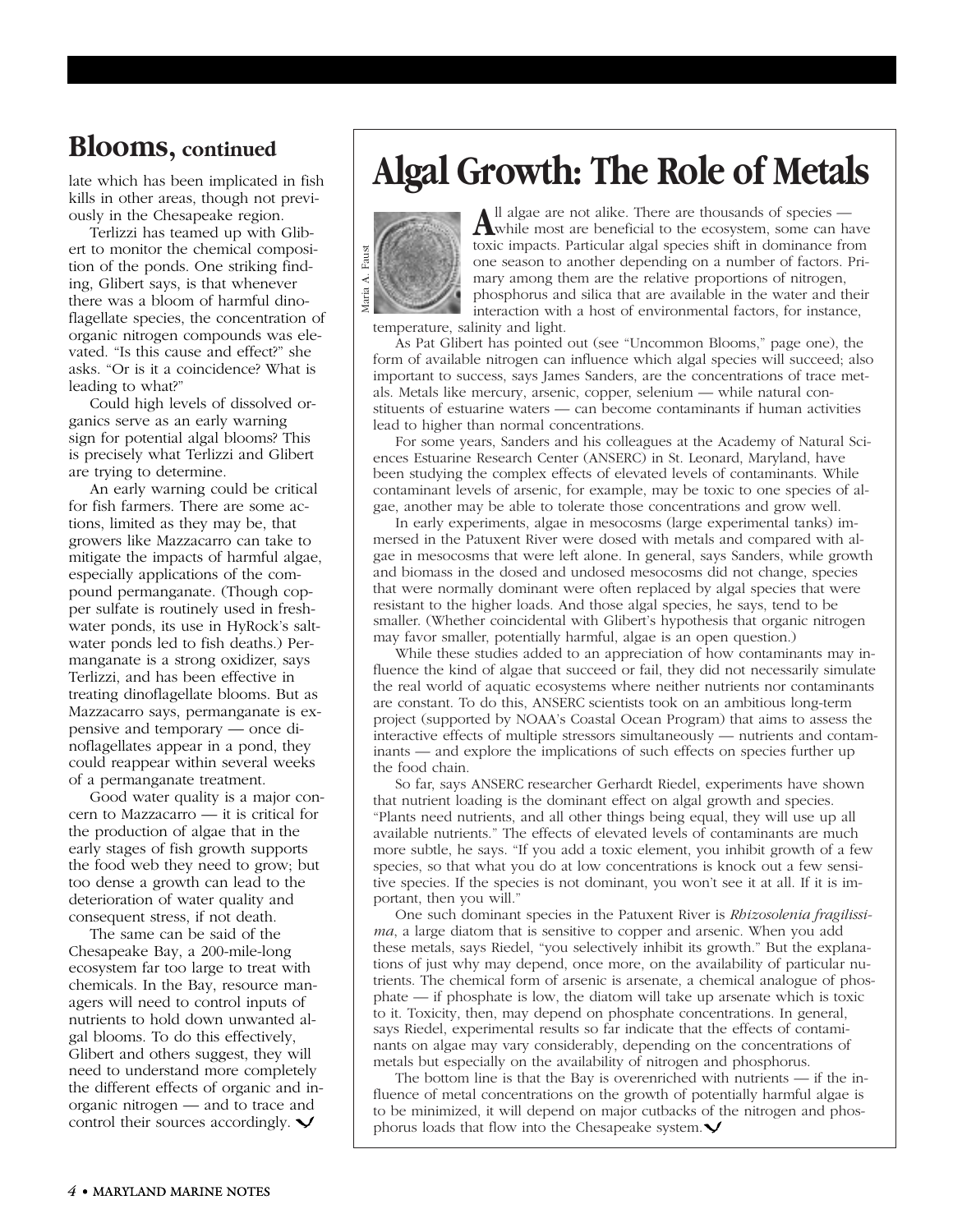# **Knauss Fellowships**



**T**he Knauss Marine Policy Fellow-ship Program, begun in 1979 and coordinated by NOAA's National Sea Grant Office, provides graduate students across the nation with an opportunity to spend a year working with policy and science experts in Washington. Over the years, fellows have worked in the legislative and executive branches of the federal government in locations such as the offices of U.S. Senators and Representatives, on Congressional subcommittees and at agencies such as the National Science Foundation and

NOAA. Fellowships run from February 1 to January 31, and pay a stipend of \$30,000. Applications are currently sought for 1999 fellowships.

Any student who is enrolled as of September 30, 1998 in a graduate or professional degree program in a marine science and policy field at an accredited institution of higher education may apply through the director of his or her state Sea Grant program. Applicants must send a letter (twopage limit) outlining their education and career goals, a resume, two references (including one from their major professor) and official undergraduate and graduate transcripts by September 1, 1998. To apply, students and residents of the state of Maryland should contact Susan Leet, Maryland Sea Grant College, 0112 Skinner Hall, College Park, Maryland 20742; phone (301) 405-6375; e-mail, leet@umbi.umd. edu.

# **Hughes Receives Truitt Award**



The Truitt Award was presented to former Maryland Governor Harry R. Hughes at a gala event in Annapolis on May 20. Numerous speakers praised Hughes' lead-

ership in forming the state's Chesapeake Bay program, including Louis Goldstein, State Comptroller; Charles "Mac" Mathias, former U.S. Senator; Bernard Fowler, former State Senator; William Eichbaum, former head of

the Office of Environmental Programs; John Griffin, Secretary of Natural Resources; Donald Langenberg, Chancellor of the University System of Maryland; and Donald Boesch, President of the University of Maryland Center for Environmental Science (UMCES) and host for the event.

The Truitt Award is named for Reginald V. Truitt, the marine researcher who founded the Chesapeake Biological Laboratory, now part of UMCES, in 1925. For nearly three quarters of a century CBL has undertaken research on the Chesapeake Bay from its vantage point at Solomons Island, at the mouth of the Patuxent River. The Truitt Award was established to recognize leaders who have made a major contribution to the joining of science and policy and to the restoration of the Chesapeake Bay.

# **Sea Grant Web Site Wins Award**



For the third straight year, Wisconsin Sea Grant's JASON site on the World Wide Web has received a Gold Medal in the

annual nationwide university communications competition of the Council for the Advancement and Support of Education (CASE).

Sea Grant created the web site for use by fourth- through ninth-grade Madison, Wisconsin area students and their teachers participating in the JA-SON IX Project. Developed by Robert Ballard of *Titanic* and *Bismarck* shipwreck discovery fame, the JASON Project is an international science education program that uses state-ofthe-art technology to enable students to see and talk with scientists doing research in remote sites around the world.

The JASON web site (http://www. edu/madisonjason9/) features profiles of Great Lakes fish, an interactive Freshwater Fish Quiz, guides to student and teacher resources, interviews with scientists, and student art and study projects developed as part of the JASON IX curriculum. During March, the site recorded more than 105,000 visits by people in all fifty states and 25 foreign nations.

More than 3,000 students and nearly 70 teachers from 30 schools in ten Madison-area communities participated in this year's JASON project, "Oceans of Earth and Beyond," which examined coral reefs and deep-sea hydrothermal vents as well as local aquatic environments.

The project culminated March 18- 20 with a global live "telepresence" conference — hosted locally by the BioPharmaceutical Technology Center Institute — during which students used the Internet and satellite feeds to watch and talk with Ballard and researchers at the Bermuda Biological Research Station and Monterey Bay Aquarium.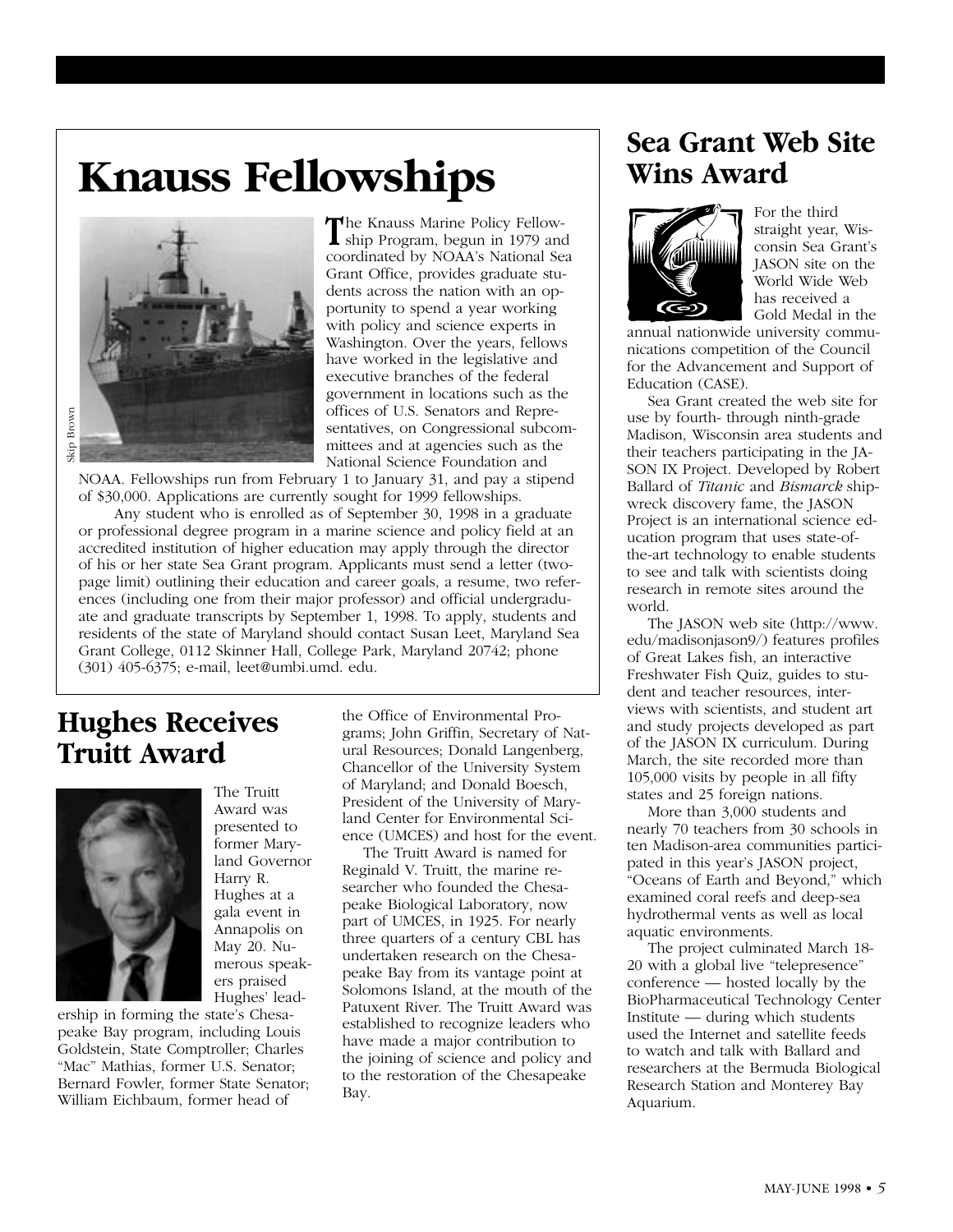# **Understanding Blue Crab Biology**



In Maryland, the blue crab has become a symbol for the state, as well as the ba-<br>sis for the region's most profitable seafood product. During recent years, contro-<br>provided have proposed to the state of blue and have been sis for the region's most profitable seafood product. During recent years, controversies have arisen over the status of blue crab stocks and how best to manage them. A clear synthesis of scientific information on the biology of the blue crab would greatly benefit the common baseline of knowledge about this important crustacean. The blue crab is now the most valuable commercial catch in the Chesapeake Bay and a significant commercial and recreational species all along the southeast coast and in the Gulf of Mexico.

Well-known marine biologists Eugene Cronin and Victor Kennedy have assembled scientists who are leaders in their respective fields of blue crab study in

Maryland, Virginia and beyond to produce a book which will provide a comprehensive overview of the science surrounding the blue crab, *Callinectes sapidus*. Kennedy was the lead editor on *The Eastern Oyster: Crassostrea virginica*, the most comprehensive compilation of current scientific knowledge about the oyster. The blue crab book will include chapters on systematics, anatomy, molting and growth, ecology of the early benthic phase and juvenile and adult blue crabs and population dynamics. It will be the first treatment of such breadth on any major crab species.

Research support cannot cover the cost of extensive publishing projects such as this one — *The Blue Crab: Callinectes sapidus* represents a considerable expense and the editors are seeking financial support to help underwrite preparation and production of the book, which will be published by Maryland Sea Grant. Tax deductible contributions should be sent to: Blue Crab Book, Maryland Sea Grant, 0112 Skinner Hall, University of Maryland, College Park, Maryland 20742. Make checks payable to The University of Maryland Foundation. For further information, call the Maryland Sea Grant office, at (301) 405-6376.



# **Reefs in Wrecks**

Shipwrecks litter the seafloor off the East Coast, especially in the approaches to New York Harbor. Throughout its history, New York City's port has been one of the busiest shipping channels in the world.

Historian and author Bradley Sheard says storms, collisions, mines and torpedoes have taken countless ships to the bottom. "There's just hundreds and hundreds of shipwrecks down there that represent all eras of history, examples from the Revolutionary War all the way up to the present day."

Sheard has found and explored many of those wrecks, and he describes them in a new book called *Lost Voyages*. It tells the stories behind many of the sinkings as well as the current state of wrecks such as the *Mohawk* and the *U.S.S. San Diego*.

Both sank off Long Island during World War I.

Sheard says these wartime deathtraps now teem with marine life. "The smallest creatures need a place to hide from predators, and so they congregate at any kind of thing like a shipwreck; it's perfect with all kinds of nooks and crannies for them to live in and hide. As soon as they move in, then larger fish that prey on them move in, and suddenly you've got this entire marine ecosystem that revolves around this obstruction on the ocean bottom."

Anemones, starfish and soft corals cover the wrecks, providing oases of life on the otherwise barren sea floor. Sheard says these artificial reefs also attract scuba divers — history buffs and marine biologists alike head for the wreckage. *Lost Voyages: Two Centuries of Shipwrecks in the Approaches to New York*, April 1998, 216 pp., is published by Aqua Quest Publications, ISBN 1881652173; includes 36 line drawings, 215 color photographs of wreckage and artifacts and 111 historical photographs.

*This article is one of a series of Earthwatch radio shows produced by Wisconsin Sea Grant.* 

### *Maryland Marine Notes Volume 16, Number 3 May-June 1998*

*Maryland Marine Notes* is published six times a year by the Maryland Sea Grant College for and about the marine research, education and outreach community around the state.

This newsletter is produced and funded by the Maryland Sea Grant College Program, which receives support from the National Oceanic and Atmospheric Administration. Managing Editor, Sandy Rodgers; Contributing Editors, Jack Greer and Merrill Leffler. Send items for the newsletter to:

*Maryland Marine Notes* Maryland Sea Grant College 0112 Skinner Hall University of Maryland College Park, Maryland 20742 (301) 405-6376, fax (301) 314-9581 e-mail: mdsg@mbimail.umd.edu For more information about Maryland Sea Grant, visit our web site:

http://www.mdsg.umd.edu/MDSG

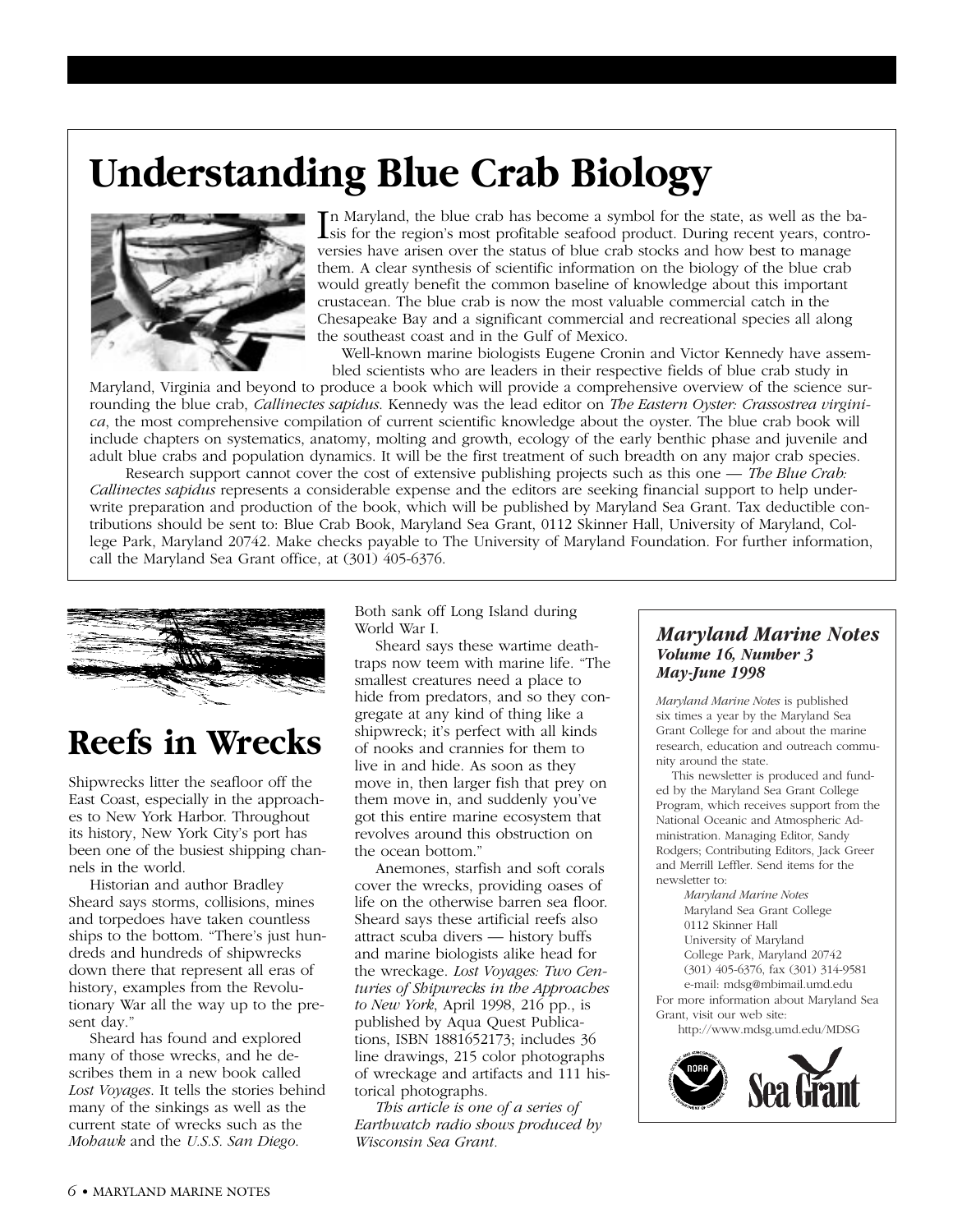# **Call for Papers**



■ **Coastal Zone 99, July 24-30, 1999, San Diego, California.** The eleventh biennial international symposium on coastal and ocean management, Coastal Zone 99 is designed to elicit creative thinking and healthy debate. Currently about 2.5 billion people live within 100 kilometers of the world's coastal margins. Over the next 50 years, that figure will explode to more than 6 billion — more than the entire world population today. Impacts and demands stemming from this population growth will put enormous pressure on coastal and ocean resources.

The conference will focus on the demands and impacts of population growth on coastal and ocean environments and on the kinds of research and strategies needed to deal with them. The search for solutions is the common thread that will embody all presentations and CZ99 will conclude with a declaration of principles and a call for public and private sector actions.

CZ99 invites abstracts on coastal and ocean resources management pertaining to the following themes: the human dimension, the ocean realm, the watershed perspective and the public connection. The conference will include oral and poster presentations, special sessions, roundtables and workshops. Abstracts are due August 1, 1998. For details on abstract preparation and submission guidelines, request a call for papers brochure by writing: CZ Secretariat, Urban Harbors Institute, University of Massachusetts, Boston, 100 Morrissey Boulevard, Boston, MA 02125-3393, or by e-mail CZ99umbsky.cc.umb. edu.

### **Proposal Request**

*End Notes*

### ■ **NOAA/Climate and Global**

**Change.** The NOAA Office of Global Programs has issued a program announcement requesting proposals for its FY 1999 Climate and Global Change Program.

The long-term objective of the Program is to provide reliable predictions of climate change and associated regional implications on time scales ranging from seasons to a century or more. Proposals for projects to be conducted by investigators both inside and outside of NOAA, primarily over a one-, two- or three-year period are encouraged.

Letters of intent must be received at the Office of Global Programs no later than July 16, 1998; full proposals are due September 30, 1998. For details about funding priorities and submission requirements, contact Irma duPree, Office of Global Programs, NOAA, 1100 Wayne Avenue, Suite 1225, Silver Spring, MD 20910-5603, phone (301) 427-2089 ext. 107, fax (301) 427-2073, e-mail (duPree@ ogp.noaa.gov) or visit the OGP web site (www.ogp.noaa.gov/C&GC/AO/ 99ao.html).

### **Volunteers Sought**



■ **Chesapeake Bay Foundation Oyster Restoration Projects.** The arrival of warmer weather heralds the start of the

oyster restoration season. CBF, along with the Oyster Recovery partnership, will be targeting projects in the Choptank, Severn, South, Magothy and Patuxent Rivers. Volunteers will also be needed in southern Maryland at the Piney Point hatchery as well as at the nursery near Chalk Point. Anyone interested in being on the oyster restoration volunteer team should contact Kim Donahue by phone, (410) 268-8816, or e-mail (kdonahue @savethebay.cbf.org) or visit the web (omega.cc.umb.edu/~cz99).

# **Fun Books for Kids**

■ *Monsters of the Deep*. By Stewart Ross (Copper Beech Books, ISBN 0-7613-0548-3). More than a book about sea monsters, *Monsters of the Deep* introduces kids to narwhals, icebergs, whales, piranha, tsunamis and much more. Each page is a collage of colorful drawings, photographs and tidbits of interesting information, such as myths from around the world about sea monsters and sea gods.

The book's approach is to illustrate fictions perpetuated by myths, fables, literature and films and then give children the realities. Though the text only highlights each subject in a paragraph or two, the book will likely encourage curious children to search the library or surf the Internet

to discover more about subjects, from human history to ichthyology, literature to natural phenomena.



■ *Creeps from the Deep.* By Leighton Taylor (Chronicle Books), ISBN-0-8118-1297-9). The befanged viperfish has a face only an alien could love. The tubular-eyed hatchetfish can look in many directions. These bizarre fish are just two of the creepy deep-sea-dwelling critters highlighted in Taylor's book. With large, clear photographs by underwater master Norbert Wu, this book could spawn a few nightmares in younger children. But it will delight school-aged children with its anecdotes of life at 30,000 feet below the surface. Concise yet comprehensive in scope, the book touches on topics from bioluminescence to submersibles to living in deep-sea pressure. *(These two book reviews excerpted from North Carolina Sea Grant's* Coastwatch *magazine, Spring 1998.)*